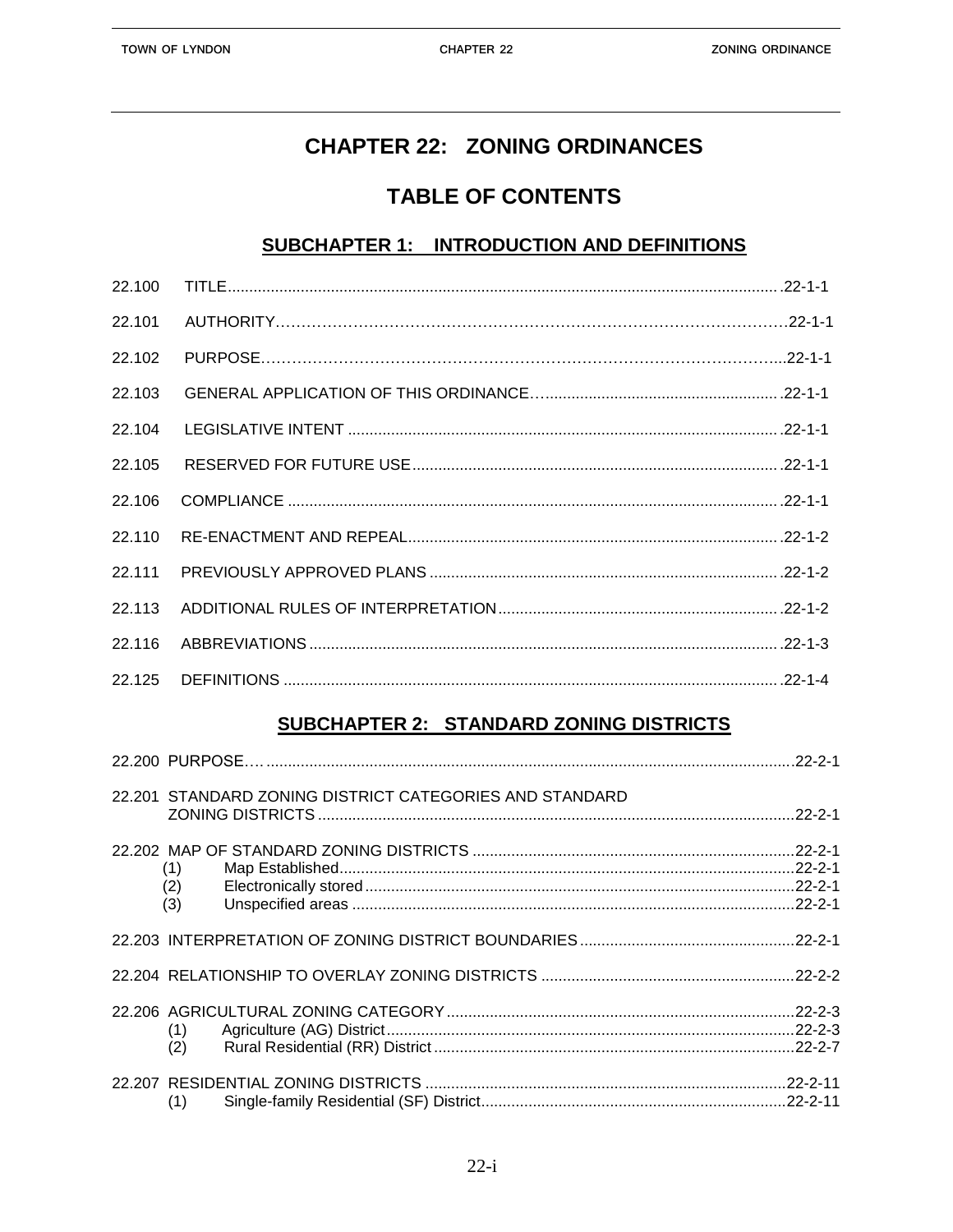| (2) |  |
|-----|--|
|     |  |
| (1) |  |
| (2) |  |
| (3) |  |
|     |  |
|     |  |

## SUBCHAPTER 3: OVERLAY ZONING DISTRICTS

| (1)<br>(2)<br>(3)<br>(4) |                                                                     |
|--------------------------|---------------------------------------------------------------------|
| (1)<br>(2)<br>(3)        |                                                                     |
|                          | 22.304 NATURAL RESOURCE PROTECTION OVERLAY ZONING CATEGORIES 22-3-2 |

### **SUBCHAPTER 4: LAND USES**

|     | $.22 - 4 - 1$ |
|-----|---------------|
| (1) |               |
| (2) |               |
| (3) | $.22 - 4 - 1$ |
| (4) | $.22 - 4 - 1$ |
| (5) | $.22 - 4 - 1$ |
| (6) |               |
|     | $.22 - 4 - 3$ |
| (1) | $.22 - 4 - 3$ |
| (2) | $.22 - 4 - 3$ |
| (3) | $.22 - 4 - 3$ |
| (4) | $.22 - 4 - 3$ |
| (5) | $.22 - 4 - 3$ |
| (6) | $.22 - 4 - 3$ |
| (7) | $.22 - 4 - 3$ |
| (8) |               |
| (9) |               |
|     | $.22 - 4 - 5$ |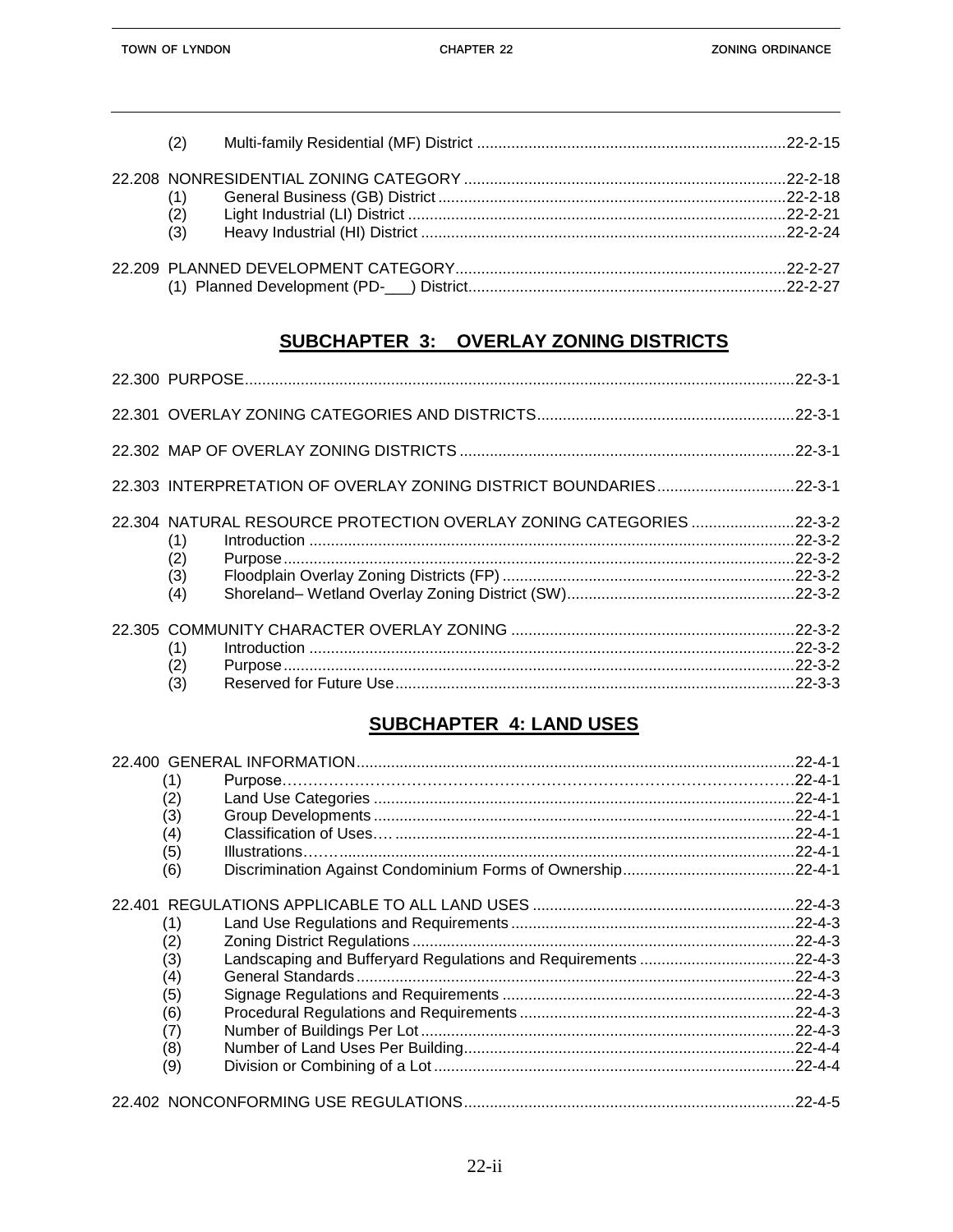| (1)        |                |
|------------|----------------|
| (2)        |                |
| (3)        |                |
| (4)        |                |
| (5)        |                |
| (6)        |                |
|            |                |
| (7)        |                |
|            |                |
|            |                |
|            |                |
| (1)        |                |
| (2)        |                |
| (3)        |                |
| (4)        |                |
| (5)        |                |
| (6)        |                |
| (7)        |                |
| (8)        |                |
|            |                |
|            |                |
| (1)        |                |
| (2)        |                |
|            |                |
| (3)        |                |
| (4)        |                |
| (5)        |                |
| (6)        |                |
| (7)        |                |
|            |                |
|            |                |
| (1)        |                |
| (2)        |                |
| (3)        |                |
| (4)        |                |
| (5)        |                |
| (6)        |                |
| (7)        |                |
|            |                |
|            |                |
| (1) Office | $.22 - 4 - 25$ |
| (2)        |                |
| (3)        |                |
|            |                |
| (4)        |                |
| (5)        |                |
| (6)        |                |
| (7)        |                |
| (8)        |                |
| (9)        |                |
| (10)       |                |
| (11)       |                |
| (12)       |                |
| (13)       |                |
| (14)       |                |
| (15)       |                |
|            |                |
| (16)       |                |
| (17)       |                |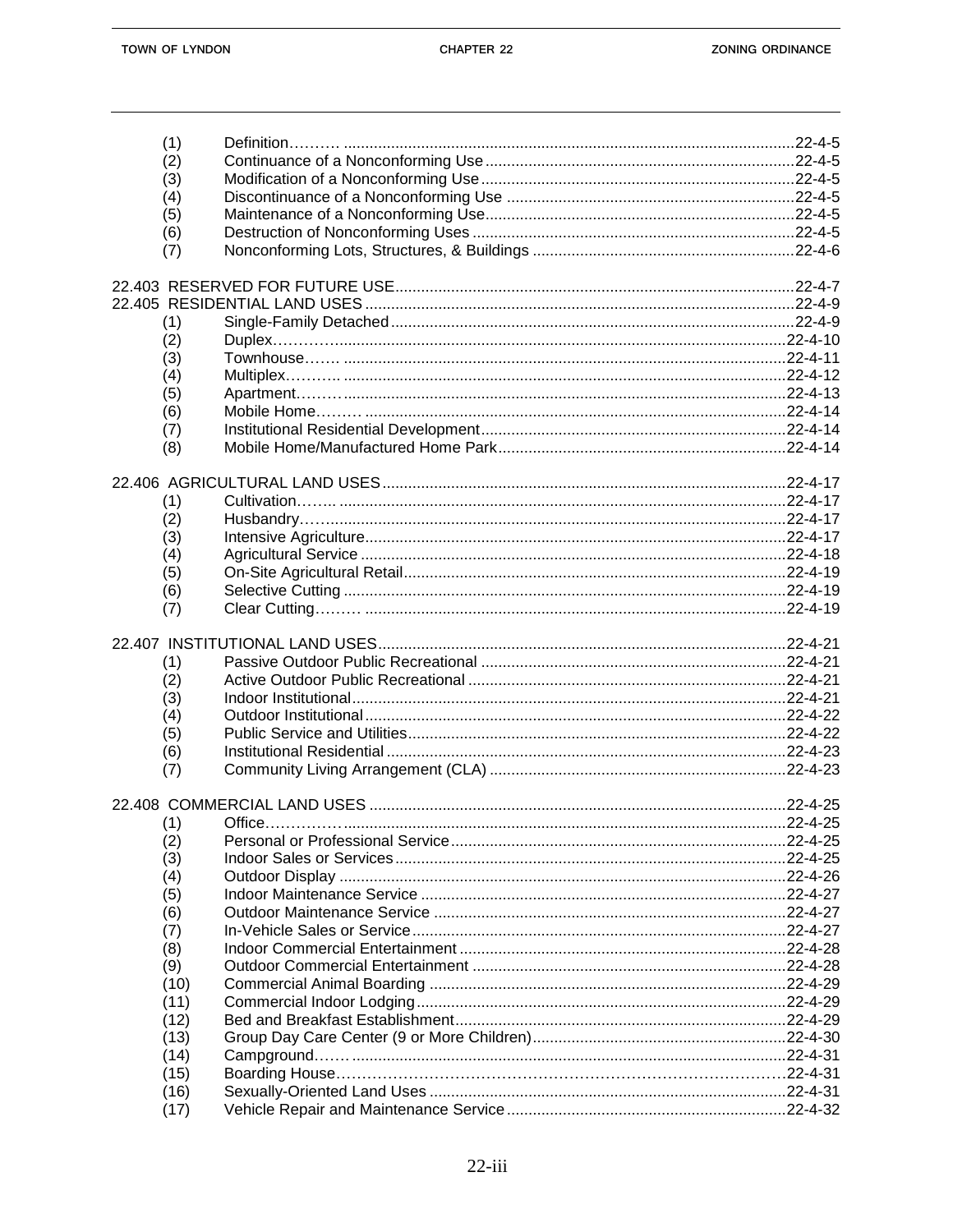| (1)  |                                                                                      |  |
|------|--------------------------------------------------------------------------------------|--|
| (2)  |                                                                                      |  |
| (3)  |                                                                                      |  |
| (4)  |                                                                                      |  |
| (5)  |                                                                                      |  |
| (6)  |                                                                                      |  |
|      |                                                                                      |  |
| (1)  |                                                                                      |  |
| (2)  |                                                                                      |  |
| (3)  |                                                                                      |  |
| (4)  |                                                                                      |  |
| (5)  |                                                                                      |  |
|      |                                                                                      |  |
|      |                                                                                      |  |
| (1)  |                                                                                      |  |
| (2)  |                                                                                      |  |
| (3)  |                                                                                      |  |
| (4)  |                                                                                      |  |
|      |                                                                                      |  |
|      |                                                                                      |  |
| (1)  |                                                                                      |  |
| (2)  |                                                                                      |  |
| (3)  | Detached Garage, Carport, Utility Shed, Detached Deck, Play Structure, Lawn Ornament |  |
|      |                                                                                      |  |
| (4)  |                                                                                      |  |
| (5)  |                                                                                      |  |
| (6)  | Outdoor Display Incidental to Indoor Sales and Service (More than 12 Days) 22-4-42   |  |
| (7)  | In-Vehicle Sales & Services Incidental to On-Site Principal Land Use22-4-42          |  |
| (8)  | Indoor Sales Incidental to Storage or Light Industrial Land Use 22-4-43              |  |
| (9)  | Light Industrial Activities Incidental to Indoor Sales or Service Land Use 22-4-43   |  |
| (10) |                                                                                      |  |
| (11) |                                                                                      |  |
| (12) |                                                                                      |  |
| (13) |                                                                                      |  |
| (14) |                                                                                      |  |
| (15) |                                                                                      |  |
| (16) |                                                                                      |  |
| (17) |                                                                                      |  |
| (18) |                                                                                      |  |
| (19) |                                                                                      |  |
| (20) |                                                                                      |  |
| (21) |                                                                                      |  |
| (22) |                                                                                      |  |
| (23) |                                                                                      |  |
| (24) |                                                                                      |  |
| (25) |                                                                                      |  |
| (26) |                                                                                      |  |
| (27) |                                                                                      |  |
| (28) |                                                                                      |  |
| (29) |                                                                                      |  |
| (30) |                                                                                      |  |
| (31) |                                                                                      |  |
| (32) |                                                                                      |  |
| (33) |                                                                                      |  |
|      |                                                                                      |  |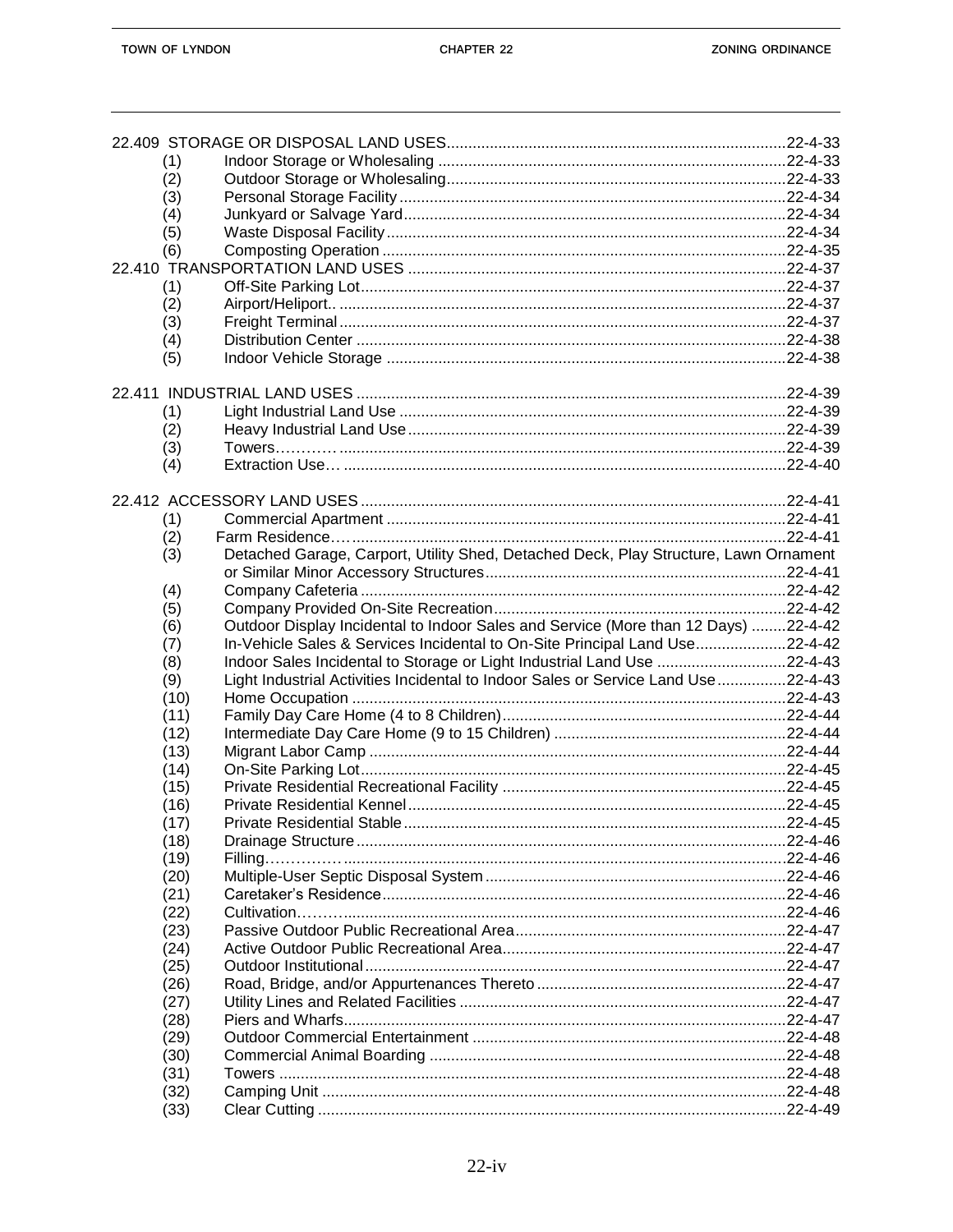| (1) |                |
|-----|----------------|
| (2) |                |
| (3) |                |
| (4) |                |
| (5) |                |
| (6) |                |
| (7) |                |
|     |                |
| (1) | $.22 - 4 - 53$ |
| (2) |                |
| (3) |                |

## **SUBCHAPTER 5: GENERAL STANDARDS AND REGULATIONS**

| (1)<br>(2)<br>(3)<br>(4)<br>(5)<br>(6)<br>(7)<br>(8)<br>(9)                             |  |
|-----------------------------------------------------------------------------------------|--|
|                                                                                         |  |
| (1)<br>(2)<br>(3)<br>(4)                                                                |  |
| (1)<br>(2)<br>(3)<br>(4)                                                                |  |
| (1)<br>(2)                                                                              |  |
| (3)<br>22.508 OFF-STREET PARKING AND TRAFFIC CIRCULATION STANDARDS 22-5-7<br>(1)<br>(2) |  |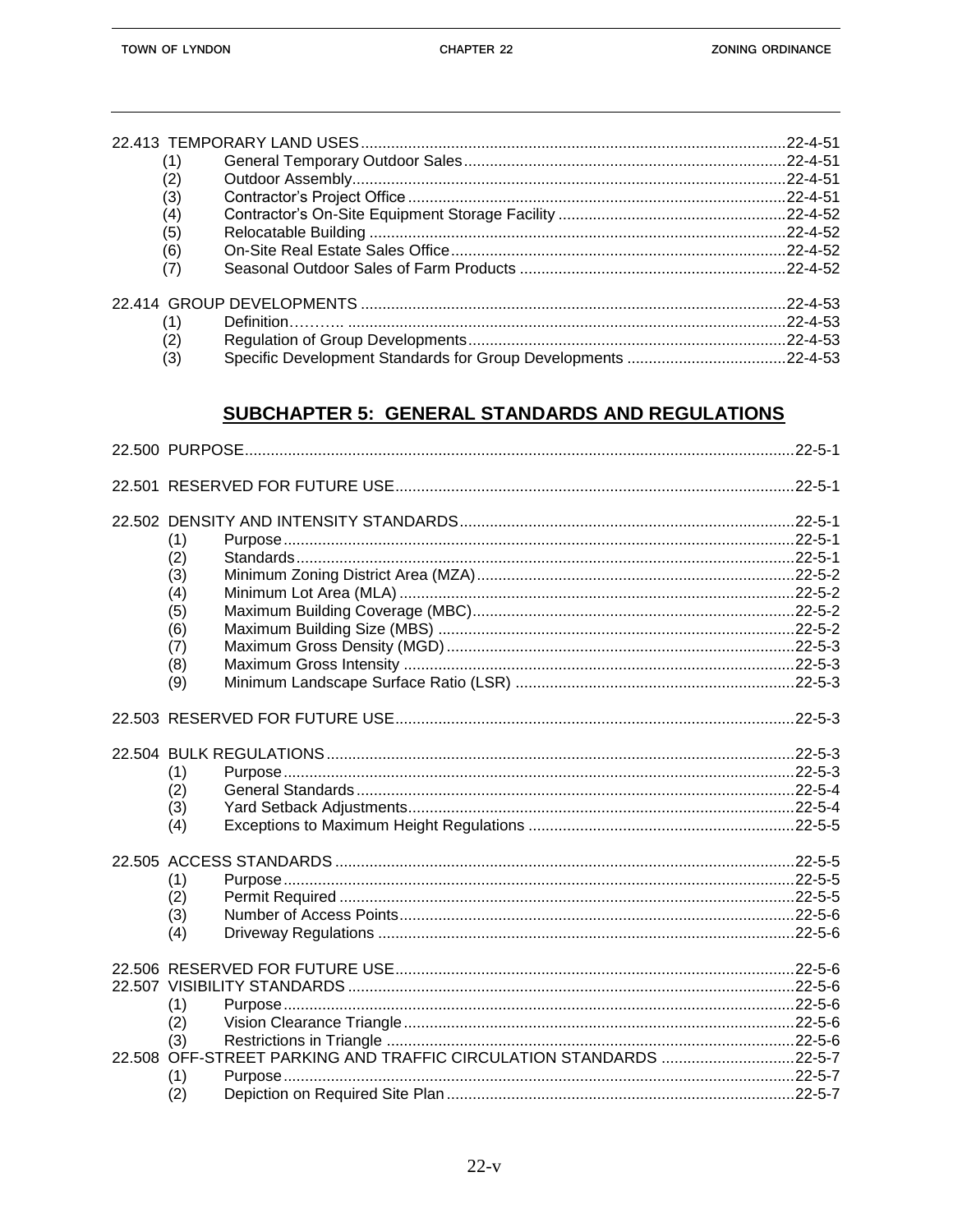|        | (3) |  |
|--------|-----|--|
|        | (4) |  |
|        | (5) |  |
|        | (6) |  |
|        | (7) |  |
|        |     |  |
|        |     |  |
|        | (1) |  |
|        | (2) |  |
|        | (3) |  |
|        | (4) |  |
|        | (5) |  |
|        | (6) |  |
|        | (7) |  |
|        | (8) |  |
|        | (9) |  |
| 22.511 |     |  |
|        | (1) |  |
|        | (2) |  |
|        | (3) |  |
|        | (3) |  |
|        | (4) |  |
|        |     |  |
|        |     |  |
|        |     |  |
|        |     |  |
|        |     |  |
|        |     |  |
|        |     |  |
|        |     |  |
|        |     |  |
|        |     |  |
|        |     |  |
|        |     |  |
|        |     |  |
|        |     |  |
|        |     |  |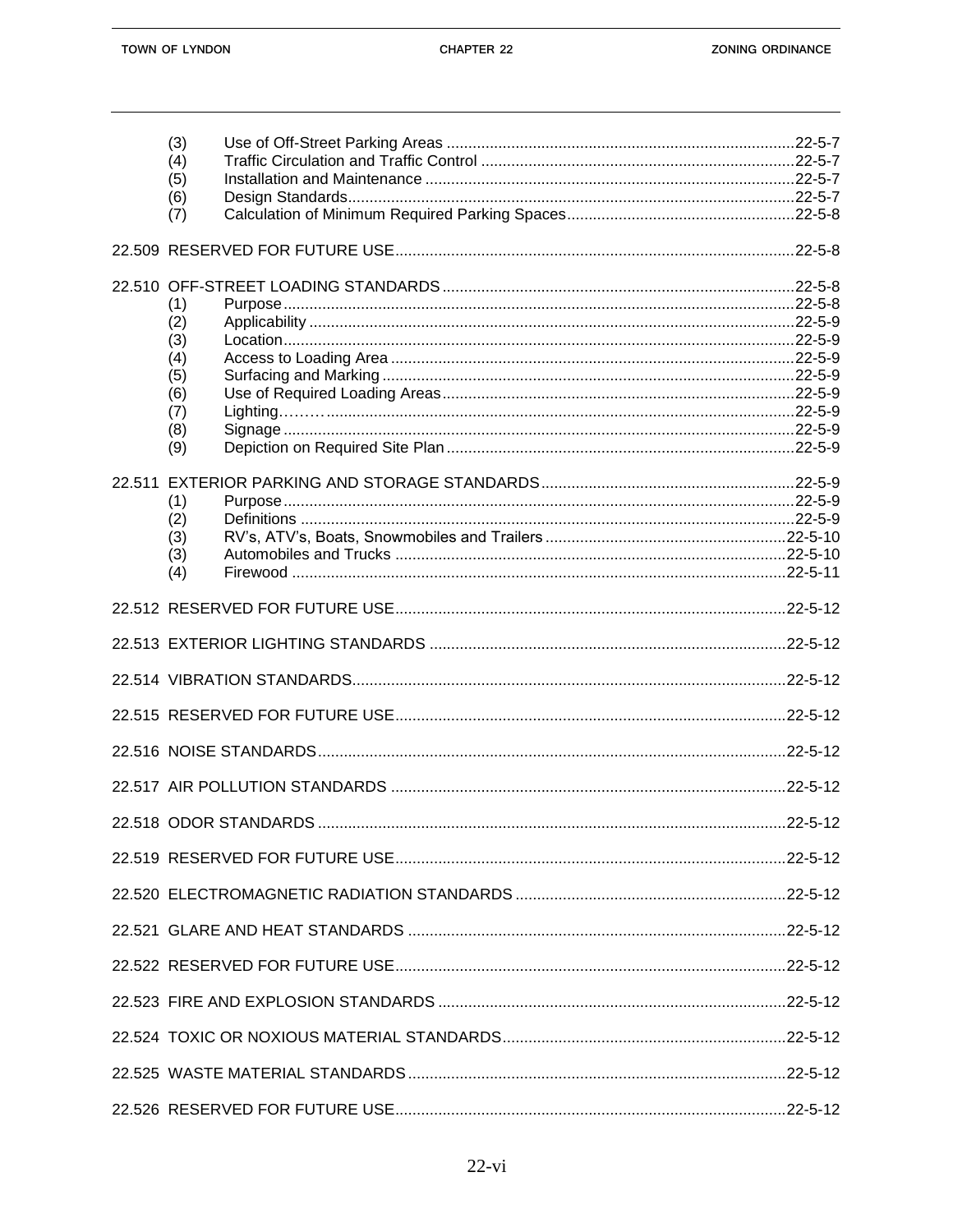| (1)<br>(2)<br>(3)                                                                                           |                                                                       |  |
|-------------------------------------------------------------------------------------------------------------|-----------------------------------------------------------------------|--|
| (1)<br>(2)                                                                                                  |                                                                       |  |
|                                                                                                             |                                                                       |  |
|                                                                                                             |                                                                       |  |
| (1)<br>(2)<br>(3)                                                                                           |                                                                       |  |
|                                                                                                             |                                                                       |  |
|                                                                                                             | 22.534 SIGNAL RECEIVING ANTENNAS (SATELLITE DISHES) STANDARDS 22-5-14 |  |
| (1)<br>(2)<br>(3)<br>(4)<br>(5)<br>(6)<br>(7)<br>(8)<br>(9)<br>(10)<br>(11)<br>(12)<br>(13)<br>(14)<br>(15) |                                                                       |  |
|                                                                                                             |                                                                       |  |
| (1)<br>(2)<br>(3)                                                                                           |                                                                       |  |
| (1)<br>(2)<br>(3)<br>(4)<br>(5)                                                                             | 22.539 NONCONFORMING STRUCTURE AND BUILDING REGULATIONS22-5-16        |  |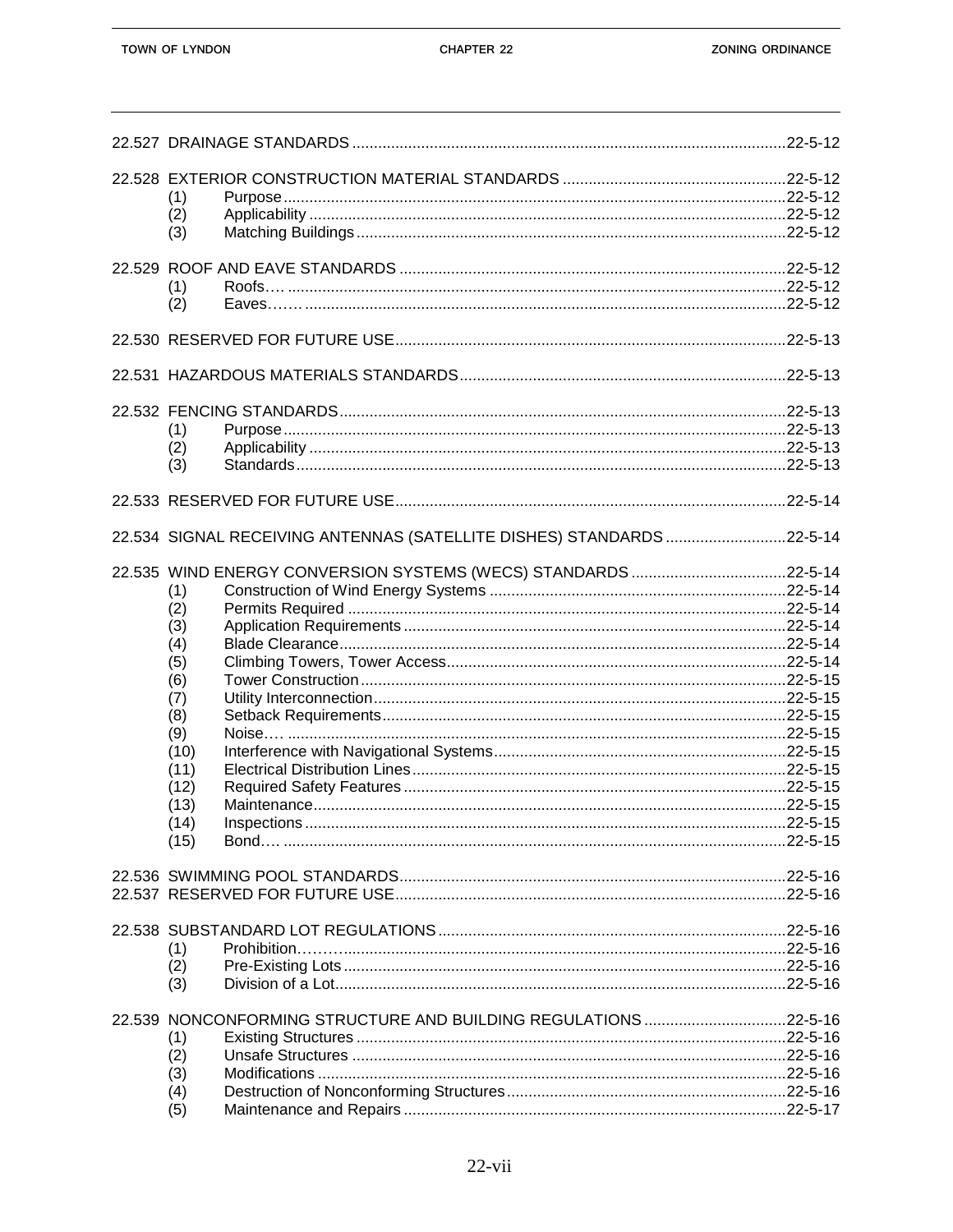| (6) |  |
|-----|--|
| (7) |  |
| (8) |  |
| (9) |  |
|     |  |

22.540 ADMINISTRATION & ENFORCEMENT OF PERFORMANCE STANDARDS .....................22-5-18

#### **SUBCHAPTER 6: LANDSCAPING AND BUFFERYARD REGULATIONS**

| 22.603 LANDSCAPING POINTS, MEASUREMENTS AND SAMPLE LANDSCAPING LAYOUTS 22-6-1<br>(1)<br>(2)<br>(3)    |  |
|-------------------------------------------------------------------------------------------------------|--|
| 22.604 LANDSCAPING REQUIREMENTS FOR REGULAR DEVELOPMENT22-6-7<br>(1)<br>(2)<br>(3)<br>(4)<br>(5)      |  |
|                                                                                                       |  |
|                                                                                                       |  |
| 22.609 LANDSCAPING REQUIREMENTS FOR REQUIRED REFORESTATION22-6-10                                     |  |
| (1)<br>(2)<br>(3)<br>(4)<br>(5)                                                                       |  |
|                                                                                                       |  |
|                                                                                                       |  |
| 22.613 REQUIREMENTS FOR INSTALLATION, MAINTENANCE & USE OF LANDSCAPED AND<br>(1)<br>(2)<br>(3)<br>(4) |  |
| 22.614 CALCULATING LANDSCAPING AND BUFFERYARD REQUIREMENTS22-6-16                                     |  |
|                                                                                                       |  |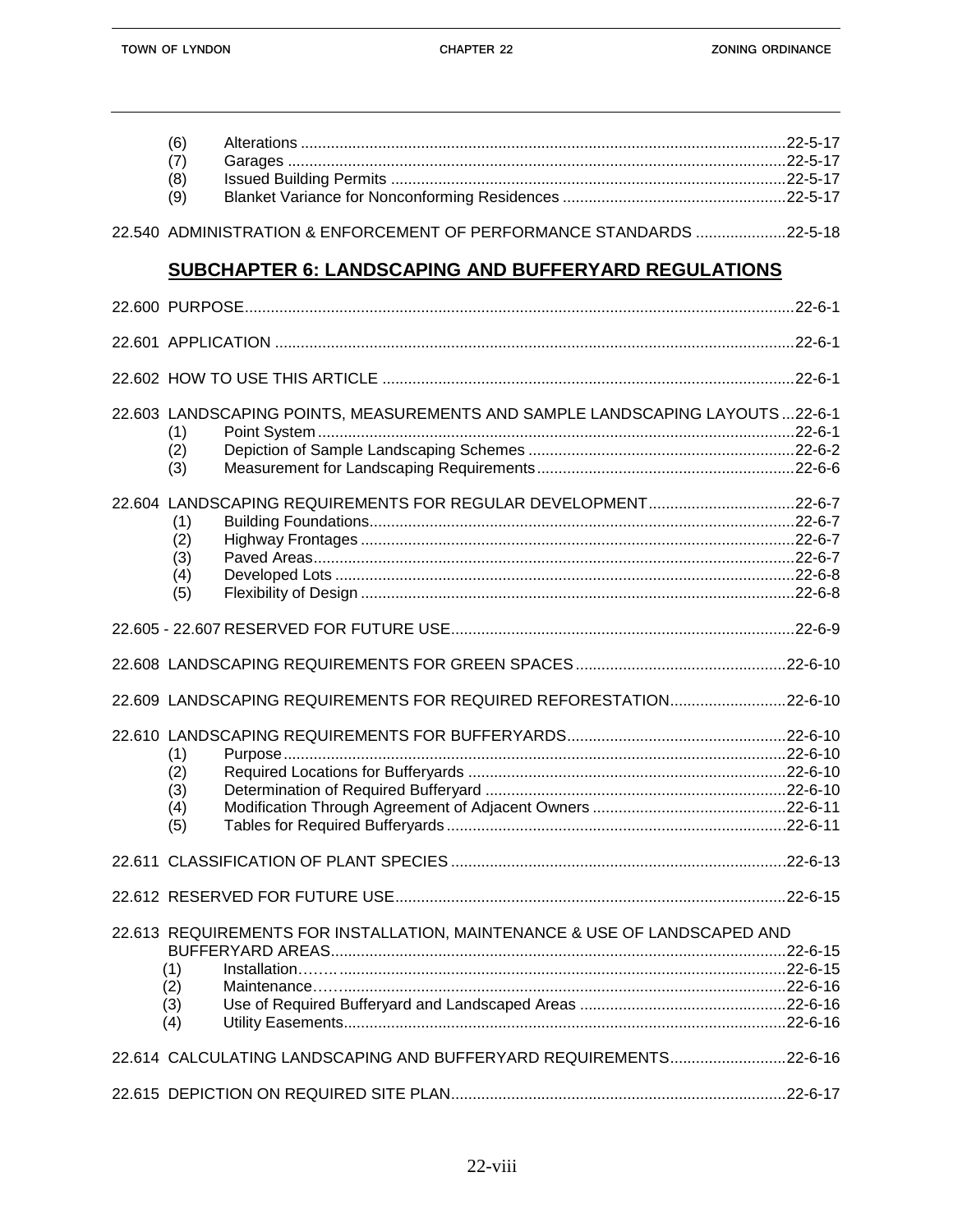## **SUBCHAPTER 8: SIGN REGULATIONS**

| (1)  |  |                |  |
|------|--|----------------|--|
| (2)  |  |                |  |
| (3)  |  |                |  |
| (4)  |  |                |  |
|      |  |                |  |
|      |  |                |  |
| (1)  |  |                |  |
| (2)  |  |                |  |
| (3)  |  |                |  |
| (4)  |  |                |  |
| (5)  |  |                |  |
|      |  |                |  |
|      |  |                |  |
| (1)  |  |                |  |
| (2)  |  |                |  |
| (3)  |  |                |  |
| (4)  |  |                |  |
|      |  |                |  |
| (5)  |  |                |  |
| (6)  |  |                |  |
| (7)  |  |                |  |
| (8)  |  |                |  |
| (9)  |  |                |  |
|      |  |                |  |
|      |  |                |  |
| (1)  |  |                |  |
| (2)  |  |                |  |
| (3)  |  |                |  |
| (4)  |  |                |  |
| (5)  |  |                |  |
| (6)  |  |                |  |
| (7)  |  |                |  |
| (8)  |  |                |  |
| (9)  |  |                |  |
| (10) |  |                |  |
|      |  |                |  |
| (1)  |  |                |  |
| (2)  |  | $.22 - 8 - 17$ |  |
|      |  |                |  |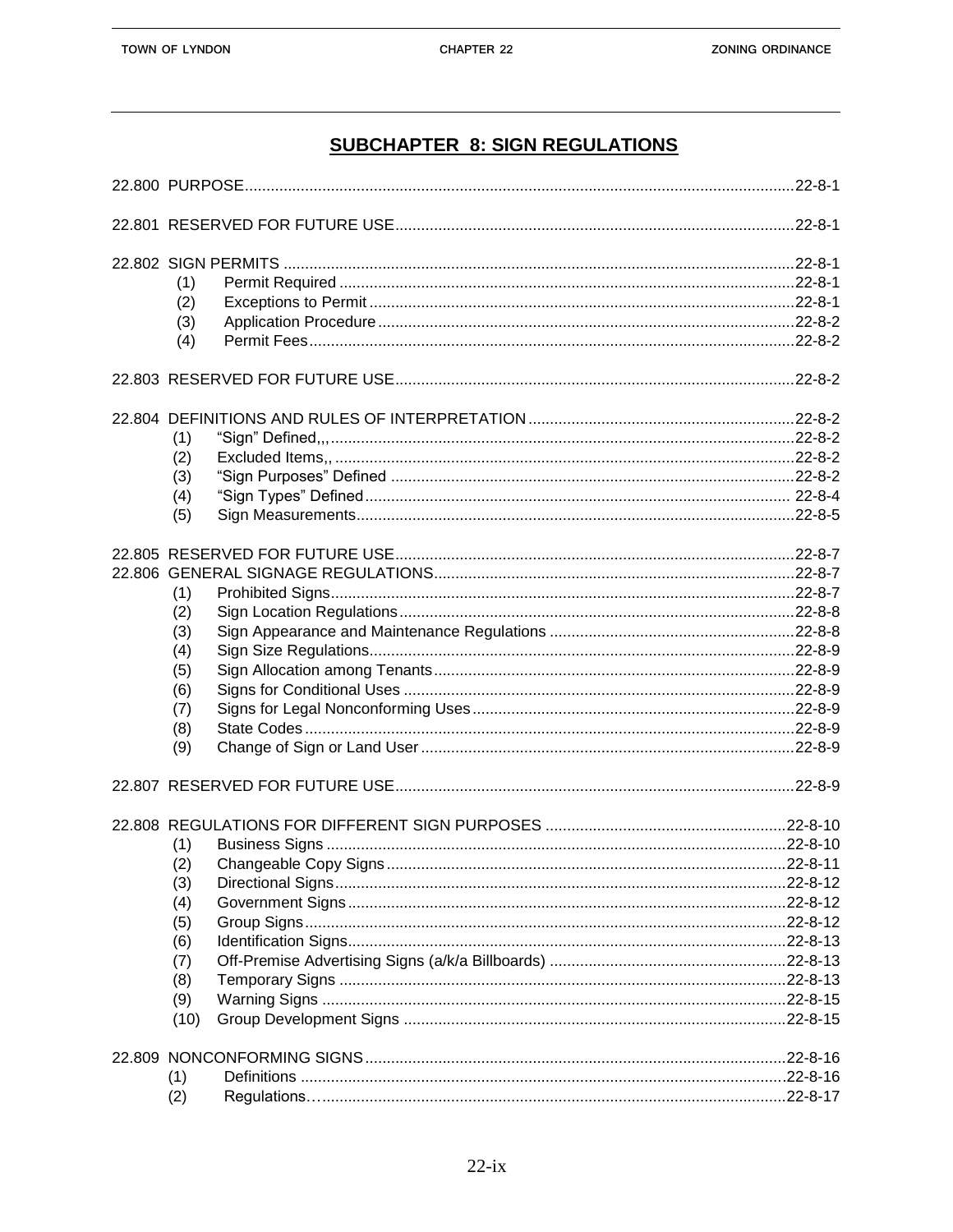## SUBCHAPTER 9: PROCEDURES AND ADMINISTRATION

| (1)  |                                                                    |  |
|------|--------------------------------------------------------------------|--|
| (2)  |                                                                    |  |
|      |                                                                    |  |
|      |                                                                    |  |
| (1)  |                                                                    |  |
| (2)  |                                                                    |  |
| (3)  |                                                                    |  |
| (4)  |                                                                    |  |
| (5)  |                                                                    |  |
| (6)  |                                                                    |  |
| (7)  |                                                                    |  |
| (8)  |                                                                    |  |
|      |                                                                    |  |
|      |                                                                    |  |
| (1)  |                                                                    |  |
| (2)  | Who May Initiate a Request for Amendment of the Zoning Maps 22-9-5 |  |
| (3)  |                                                                    |  |
| (4)  |                                                                    |  |
| (5)  |                                                                    |  |
| (6)  |                                                                    |  |
| (7)  |                                                                    |  |
| (8)  |                                                                    |  |
|      |                                                                    |  |
|      |                                                                    |  |
| (1)  |                                                                    |  |
| (2)  |                                                                    |  |
| (3)  |                                                                    |  |
| (4)  |                                                                    |  |
| (5)  |                                                                    |  |
| (6)  |                                                                    |  |
| (7)  |                                                                    |  |
| (8)  | Termination of an Issued Permit and/or an Approved Permit22-9-10   |  |
| (9)  |                                                                    |  |
| (10) |                                                                    |  |
|      |                                                                    |  |
|      |                                                                    |  |
| (1)  |                                                                    |  |
| (2)  |                                                                    |  |
| (3)  |                                                                    |  |
| (4)  |                                                                    |  |
| (5)  |                                                                    |  |
| (6)  |                                                                    |  |
| (7)  |                                                                    |  |
| (8)  |                                                                    |  |
| (9)  |                                                                    |  |
| (10) |                                                                    |  |
| (11) |                                                                    |  |
| (12) |                                                                    |  |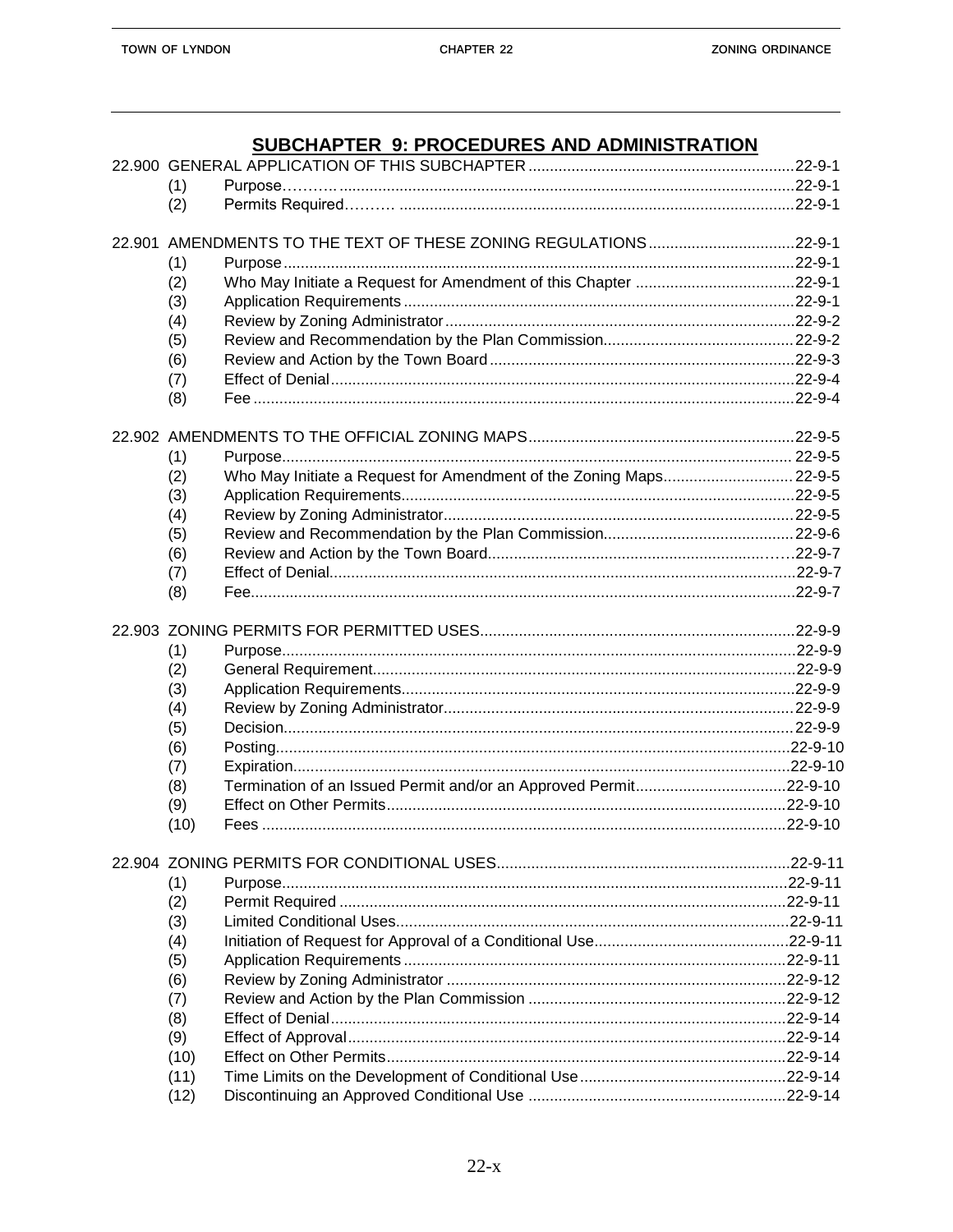|  | (13) |                                                                                      |          |  |
|--|------|--------------------------------------------------------------------------------------|----------|--|
|  | (14) |                                                                                      |          |  |
|  | (15) |                                                                                      |          |  |
|  | (16) | Uses Now Regulated as Conditional Uses Which Were Approved as Legal Land             |          |  |
|  |      | Uses (permitted by right or as conditional uses) Prior to the Effective Date of this |          |  |
|  |      |                                                                                      |          |  |
|  | (17) |                                                                                      |          |  |
|  | (18) |                                                                                      |          |  |
|  |      |                                                                                      |          |  |
|  | (1)  |                                                                                      |          |  |
|  | (2)  |                                                                                      |          |  |
|  | (3)  |                                                                                      |          |  |
|  | (4)  |                                                                                      |          |  |
|  | (5)  |                                                                                      |          |  |
|  | (6)  |                                                                                      |          |  |
|  | (7)  |                                                                                      |          |  |
|  | (8)  |                                                                                      |          |  |
|  | (9)  |                                                                                      |          |  |
|  | (10) |                                                                                      |          |  |
|  |      |                                                                                      |          |  |
|  |      |                                                                                      |          |  |
|  | (1)  |                                                                                      |          |  |
|  | (2)  |                                                                                      |          |  |
|  | (3)  |                                                                                      |          |  |
|  | (4)  |                                                                                      |          |  |
|  | (5)  |                                                                                      |          |  |
|  | (6)  |                                                                                      |          |  |
|  | (7)  |                                                                                      |          |  |
|  | (8)  |                                                                                      |          |  |
|  | (9)  |                                                                                      |          |  |
|  | (10) |                                                                                      |          |  |
|  | (11) |                                                                                      |          |  |
|  |      |                                                                                      |          |  |
|  | (1)  |                                                                                      |          |  |
|  | (2)  |                                                                                      | .22-9-22 |  |
|  | (3)  |                                                                                      |          |  |
|  | (4)  |                                                                                      |          |  |
|  | (5)  |                                                                                      |          |  |
|  | (6)  |                                                                                      |          |  |
|  | (7)  |                                                                                      |          |  |
|  | (8)  |                                                                                      |          |  |
|  |      |                                                                                      |          |  |
|  | (1)  |                                                                                      |          |  |
|  | (2)  | Land Uses and Development Requiring a Certificate of Occupancy22-9-27                |          |  |
|  | (3)  |                                                                                      |          |  |
|  | (4)  |                                                                                      |          |  |
|  | (5)  |                                                                                      |          |  |
|  | (6)  |                                                                                      |          |  |
|  |      |                                                                                      |          |  |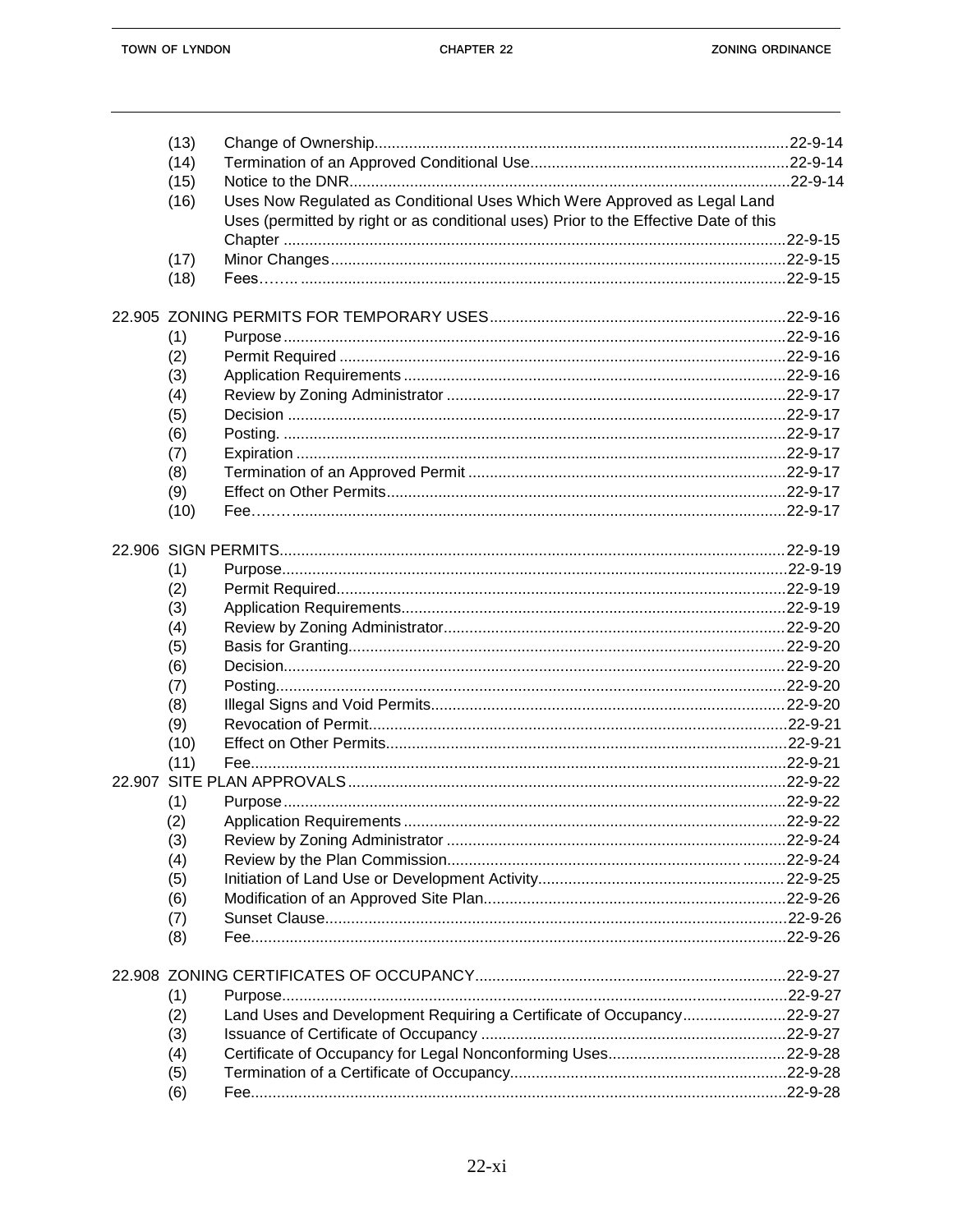|  | (1)                                            |           |
|--|------------------------------------------------|-----------|
|  | (2)                                            |           |
|  | (3)                                            |           |
|  | (4)                                            |           |
|  | (5)                                            |           |
|  | (6)                                            |           |
|  | (7)                                            |           |
|  | (8)                                            |           |
|  | (9)                                            |           |
|  | (10)                                           |           |
|  | (11)                                           |           |
|  |                                                |           |
|  |                                                |           |
|  | (1)                                            |           |
|  | (2)                                            |           |
|  | (3)                                            |           |
|  | (4)                                            |           |
|  | (5)                                            |           |
|  | (6)                                            |           |
|  | (7)                                            |           |
|  | (8)                                            |           |
|  |                                                |           |
|  | (1)                                            |           |
|  | (2)                                            |           |
|  | (3)                                            |           |
|  | (4)                                            |           |
|  | (5)                                            |           |
|  | (6)                                            |           |
|  | (7)                                            |           |
|  | (8)                                            |           |
|  | (9)                                            |           |
|  |                                                |           |
|  |                                                |           |
|  | 22.913 PLANNED DEVELOPMENT DISTRICT PROCEDURES | $22-9-41$ |
|  | (1)                                            |           |
|  | (2)                                            |           |
|  | (3)                                            |           |
|  | (4)                                            |           |
|  | (5)                                            |           |
|  | (6)                                            |           |
|  | (7)                                            |           |
|  | (8)                                            |           |
|  | (9)                                            |           |
|  | (10)                                           |           |
|  | (11)                                           |           |
|  |                                                |           |
|  |                                                |           |
|  |                                                |           |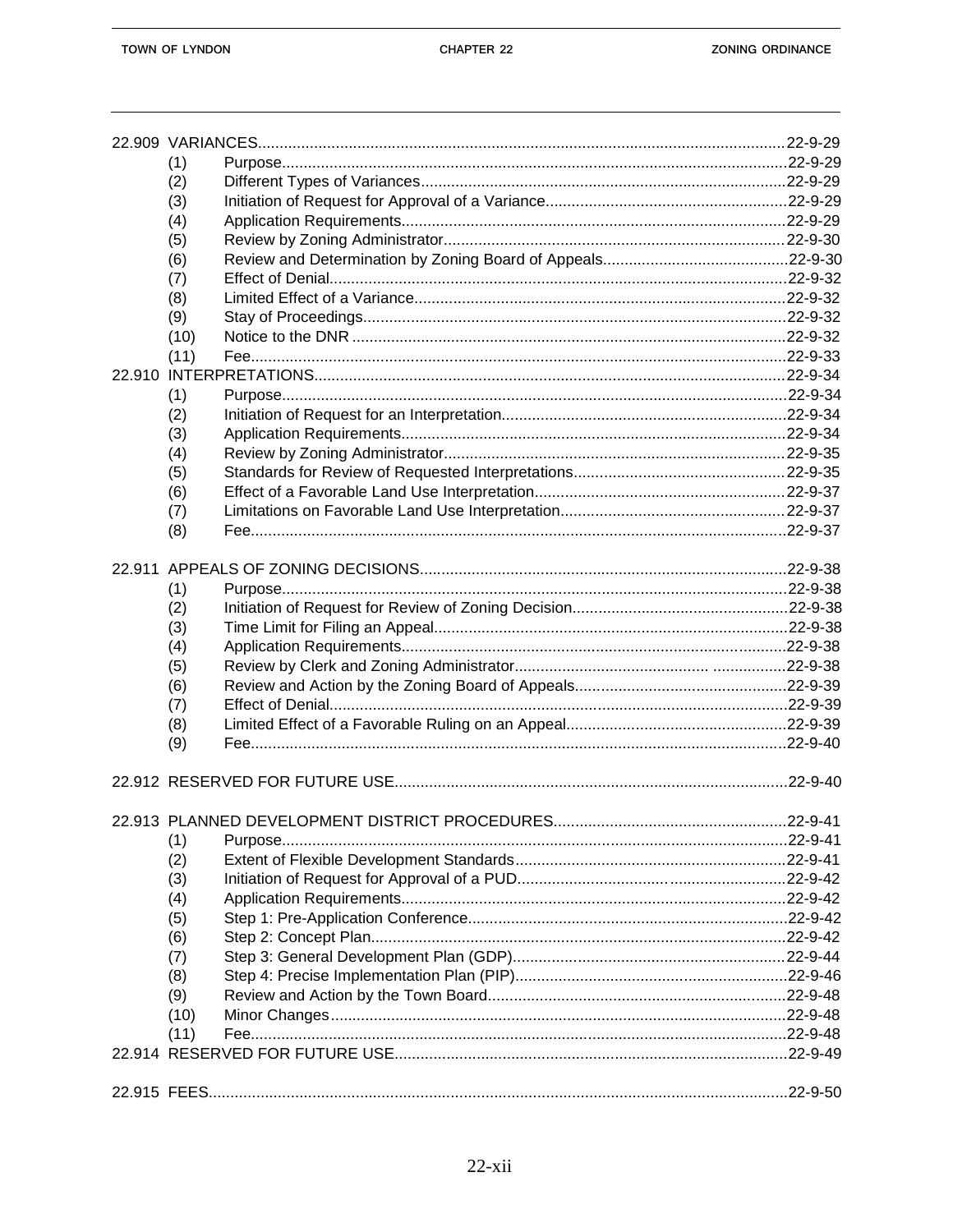| (1)<br>(2)<br>(3)<br>(4)               | $.22 - 9 - 50$                  |
|----------------------------------------|---------------------------------|
|                                        |                                 |
| (1)<br>(2)<br>(3)<br>(4)<br>(5)<br>(6) | $.22 - 9 - 51$<br>$22 - 9 - 51$ |